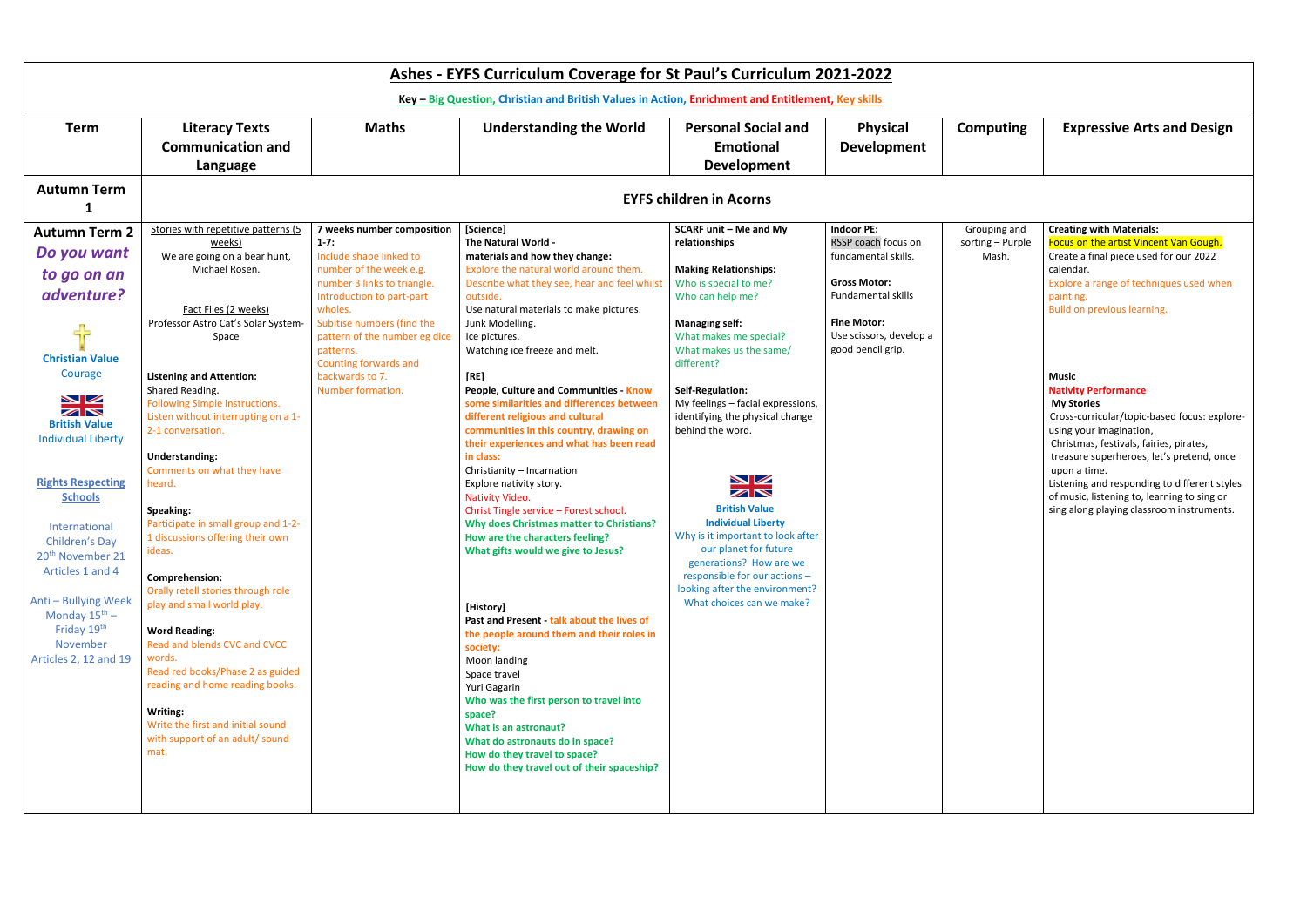| <b>Spring Term 1</b>                                                                                                                                                                           | Stories with repetitive patterns (3<br>weeks)                                                                                                                                                           | Place value of 8 (1 Week)                                                                                                                                                                                                                                                                          | [RE]                                                                                                                                                                                                                                                 | <b>SCARF unit - Keeping myself</b>                                                                                                                                                                   | Indoor:                                                                 | Lego Builders Ma:         |
|------------------------------------------------------------------------------------------------------------------------------------------------------------------------------------------------|---------------------------------------------------------------------------------------------------------------------------------------------------------------------------------------------------------|----------------------------------------------------------------------------------------------------------------------------------------------------------------------------------------------------------------------------------------------------------------------------------------------------|------------------------------------------------------------------------------------------------------------------------------------------------------------------------------------------------------------------------------------------------------|------------------------------------------------------------------------------------------------------------------------------------------------------------------------------------------------------|-------------------------------------------------------------------------|---------------------------|
| <b>Where in the</b>                                                                                                                                                                            | <b>Owl Babies</b>                                                                                                                                                                                       | Number bonds of the number<br>8.                                                                                                                                                                                                                                                                   | People, Culture and Communities - Know<br>some similarities and differences between                                                                                                                                                                  | safe.                                                                                                                                                                                                | Dance                                                                   | explorer - Purple<br>Mash |
| world do we<br>live?                                                                                                                                                                           | Non-Chronological reports (2 weeks) -<br>Owls                                                                                                                                                           | Place value of 9 (1 week)<br>Number bonds to the number<br>9.                                                                                                                                                                                                                                      | different religious and cultural<br>communities in this country, drawing on<br>their experiences and what has been read<br>in class:                                                                                                                 | <b>Making Relationships:</b><br>Identify trusted adults who<br>keep us safe.                                                                                                                         | Gross motor skills:<br>Move energetically<br>when running.              |                           |
| 45<br><b>Christian Value</b><br>Perseverance                                                                                                                                                   | <b>Listening and Attention:</b><br>Shared Reading.<br>Can listen on a 1-2-1 without<br>interrupting the speaker (teacher<br>or peers).<br><b>Understanding:</b>                                         | <b>Embed part-part whole</b><br>models.<br>Place Value of 10 (1 week)<br>Identifying number bonds to<br>10 including subtraction.<br>Draw own pictorial<br>representations.                                                                                                                        | Christianity- Gospel<br>What is the good news Jesus brings?<br>Who was the disciple who broke Jesus'<br>trust?<br>Describe key vocabulary: friendship,<br>forgiveness and peaceful.<br>Make a peaceful den.<br>Orally rehearse a forgiveness prayer. | <b>Managing Self:</b><br>Practice safe things that can go<br>into our body - practice<br>brushing teeth.<br>Order the routine of the day.<br><b>Self-Regulation</b><br>Identify how my feelings show | Fine motor skills:<br>Use cutlery when<br>eating dinner in the<br>hall. |                           |
| NZ<br>ZN<br><b>British Value</b>                                                                                                                                                               | Responds to who, what and where<br>questions.                                                                                                                                                           | Length and height (1 week)                                                                                                                                                                                                                                                                         | Playing with new friends.<br>Talking about what makes a good friend.                                                                                                                                                                                 | physically.                                                                                                                                                                                          |                                                                         |                           |
| <b>Mutual Respect</b>                                                                                                                                                                          | Speaking:<br>Participate in larger groups and<br>share ideas.                                                                                                                                           | Compare and order three<br>objects from the shortest to<br>the longest.                                                                                                                                                                                                                            | [History/Geography]<br>People, Culture and Communities - Explain                                                                                                                                                                                     | NZ<br>$\square$<br><b>British Value</b>                                                                                                                                                              |                                                                         |                           |
| <b>Rights Respecting</b><br><b>Schools</b>                                                                                                                                                     | Putting hand up to speak in a<br>larger group.<br>Comprehension:                                                                                                                                        | Use the words longer and<br>shorter to measure length.<br>Use the words shorter and<br>taller to measure height.                                                                                                                                                                                   | some similarities and differences between<br>life in this country and life in other<br>countries, drawing on knowledge from<br>stories, non-fiction texts and (when                                                                                  | <b>Mutual Respect</b><br>Why is it important to show our<br>friends mutual respect? How does<br>this help us to follow the class and                                                                 |                                                                         |                           |
| <b>World Religion Day</b><br>January 16 <sup>th</sup> 2022                                                                                                                                     | Anticipate key events, words, or<br>phrases.                                                                                                                                                            | Use non-standard forms of<br>measuring.                                                                                                                                                                                                                                                            | appropriate) maps.<br>Talk about the day of the dead.<br>Create an alter with marigolds.                                                                                                                                                             | school rules?                                                                                                                                                                                        |                                                                         |                           |
| Articles 2, 14 and 30<br><b>Holocaust Memorial</b><br>Day<br>27 <sup>th</sup> January 2022<br>Articles 2, 19, 37 and<br>39<br><b>LGTB+ History Month</b><br>February 2022<br>Articles 2 and 13 | <b>Word Reading:</b><br>Read simple phrases with phase 3<br>sounds.<br>Read all phase 2 tricky words<br>Writing:<br>Begin to write additional sounds in<br>word between the initial and last<br>sounds. | Mass and weight (1 week)<br>Use a balanced scale.<br>Identify heavy is the bucket<br>that is down and the light<br>bucket is the bucket that is<br>up.<br>Use cubes to measure the<br>weight of animals and<br>classroom objects.<br>Water play filling containers<br>full, empty and nearly full. | Dance to some Mariachi music.<br>Design own Mexican top.<br>Compare England to Mexico using maps.<br>What is the day of the dead?<br>Why do Mexican people make an alter on<br>the day of the dead?<br>Why do they use Marigolds?                    |                                                                                                                                                                                                      |                                                                         |                           |

| Lego Builders Maze | <b>Creating with Materials:</b>                                                |
|--------------------|--------------------------------------------------------------------------------|
| explorer - Purple  | Share ideas and work collaboratively                                           |
| Mash               | Create pictures with natural materials.                                        |
|                    | Use a variety of drawing techniques                                            |
|                    | inspired by <b>Picasso.</b>                                                    |
|                    | <b>Being Imaginative and Expressive:</b>                                       |
|                    | Share creations, explaining the process                                        |
|                    | they have used. - using papier Mache to                                        |
|                    | create a Alebrije.                                                             |
|                    | <b>What are Alebrijes used for?</b><br>What colours can you mix to design your |
|                    | <b>Alebrije?</b>                                                               |
|                    |                                                                                |
|                    | Music - Charanga                                                               |
|                    | Everyone!                                                                      |
|                    | Cross-curricular/topic based focus: explore:                                   |
|                    | family, friends, people, music from around the                                 |
|                    | world.<br>Listening and responding to different styles of                      |
|                    | music, listening to, learning to sing or sing along.                           |
|                    | Playing classroom instruments.                                                 |
|                    | Mexican Mariachi music.                                                        |
|                    |                                                                                |
|                    |                                                                                |
|                    |                                                                                |
|                    |                                                                                |
|                    |                                                                                |
|                    |                                                                                |
|                    |                                                                                |
|                    |                                                                                |
|                    |                                                                                |
|                    |                                                                                |
|                    |                                                                                |
|                    |                                                                                |
|                    |                                                                                |
|                    |                                                                                |
|                    |                                                                                |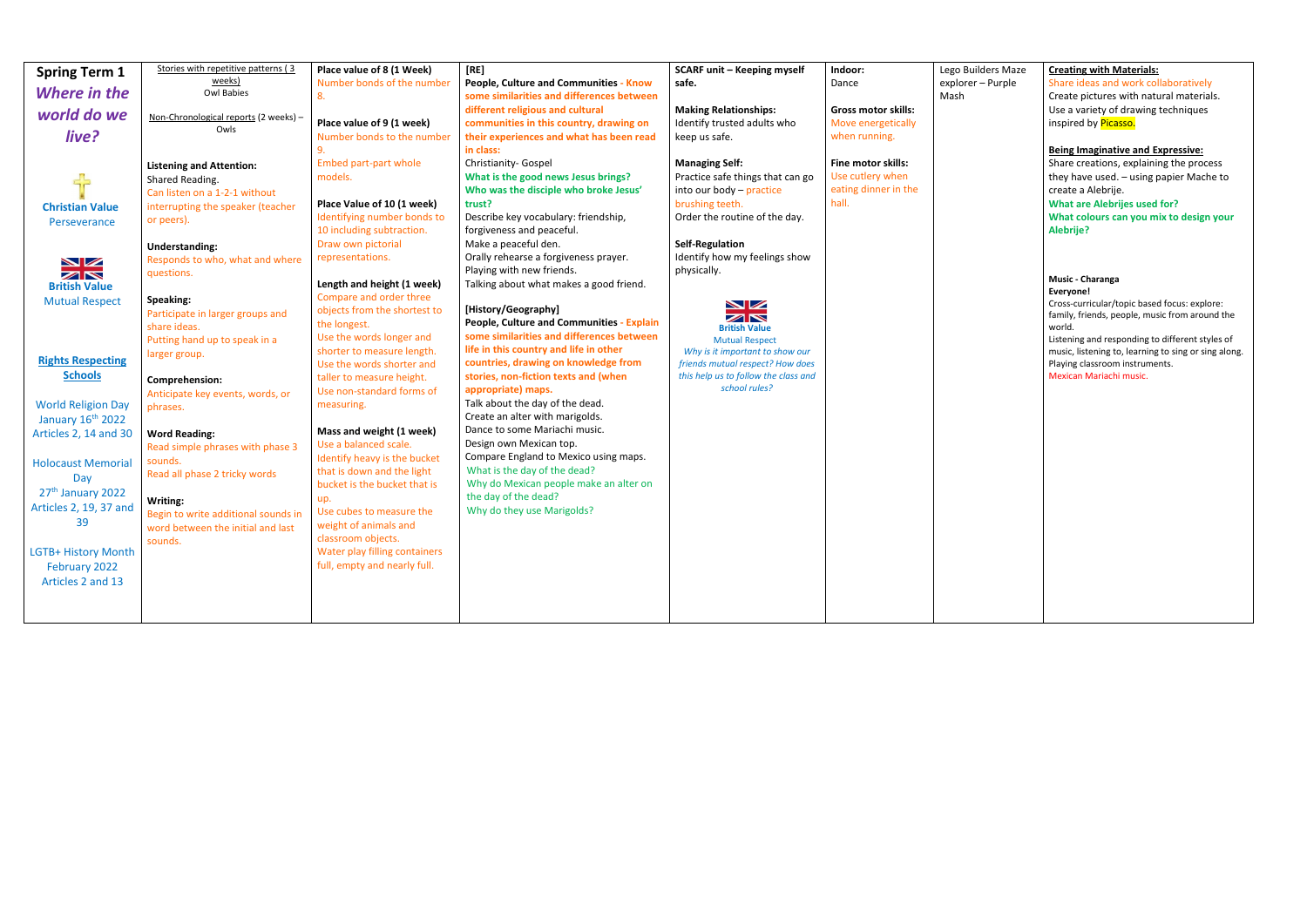| <b>Spring Term 2</b><br><b>What should I</b><br>pack for a hot<br>or cold holiday?<br><b>Christian Value</b><br>Compassion<br>NZ<br>ZN<br><b>British value</b><br><b>Individual Liberty</b><br><b>Rights Respecting</b><br><b>School</b><br><b>World Book Day</b><br>3rd March 2022<br>Articles 17, 29 and<br>31<br>International<br><b>Women's Day</b><br>March 8th 2022<br>Articles 2 and 8<br><b>International Day for</b><br>the Elimination of<br><b>Racial Discrimination</b><br>March 22nd 2022<br>Articles 2, 8 and 30 | <b>Traditional Tales (3 weeks)</b><br>Jack and the Beanstalk<br>Other non - fiction texts (1 week)<br>linked to traditional tales<br><b>Traditional Rhymes (2 weeks)</b><br><b>Listening and Attention:</b><br>Maintain attention to 1 speaker for<br>a short period of time without<br>interrupting.<br><b>Understanding:</b><br>Ask questions to clarify thinking.<br>Speaking:<br>Use present tenses correctly.<br>Comprehension:<br>Talk about the characters in a<br>story.<br><b>Word Reading:</b><br>Read all phase 3 tricky words.<br>Read simple sentences by<br>accurately segmenting and<br>blending the words together.<br>Writing:<br>Begin to write simple sentences<br>independently.<br>Orally compose a sentence<br>before writing.<br>Use finger spaces.<br>Write left to right.<br>Most of the letters formed<br>correctly. | <b>Shape/Patterns (1 week)</b><br>Carry on a repeated pattern.<br><b>Create own repeating</b><br>pattern.<br>Recap of 2D shapes and their<br>properties.<br>Number (1 week)<br>1 more and 1 less.<br>2 more and 2 less.<br>Practically add and subtract.<br>Use part-part whole models.<br>Halving and doubling (2<br>weeks)<br>Halve shapes halving pieces of<br>toast.<br>Share numbers to 10 equally<br>between two groups.<br>Double the start amount -<br>links to cooking.<br>Doubling - practical ladybirds<br>up to 5.<br>Number (2 weeks)<br>Introduction to teen<br>numbers.<br>Number formation of number<br>$11-20.$<br>Count number 11-20 using<br>practical equipment.<br>Introduce base ten, bundle of<br>10 straws.<br>Start with 10 and add another<br>number. | [Science]<br>The Natural World - Seasonal changes<br>Explore the natural world around them.<br>Describe what they see, hear and feel whilst<br>outside.<br>Understand the effect of changing seasons<br>on the natural world around them.<br>Play in the rain, sunshine hail etc.<br>Making own icicles.<br>Season books.<br>Season photos.<br>Role play seasonal clothing.<br>See spring animals - possibly link to Miss G<br>farm.<br>What is the weather like in the different<br>seasons?<br>What signs can we see that spring is<br>coming?<br>What would we wear for each season?<br>[Geography]<br><b>The Natural World</b><br>Understand some process and changes in<br>the natural world around them, including<br>seasons and changing states of matter.<br>Seasonal weather- create own weather<br>report.<br><b>Environment Focus:</b><br><b>Plastic pollutions, less waste</b><br>[RE]<br>People, Culture and Communities - Know<br>some similarities and differences between<br>different religious and cultural<br>communities in this country, drawing on<br>their experiences and what has been read<br>in class:<br>Christianity-Salvation<br><b>Why does Easter matter to Christians?</b><br>Why does Jesus sacrifice himself?<br>How can we forgive others?<br><b>Easter Service</b> | <b>SCARF unit - Rights and</b><br><b>Responsibilities</b><br><b>Making Relationships:</b><br>Talk about themselves and<br>others.<br>Build relationships with friends.<br><b>Managing self:</b><br>Understand that they can make<br>a difference.<br>Identify how they can care for<br>their home, school and special<br>people.<br>How can I look after the places I<br>visit?<br>Who are the people most<br>special to me?<br>What makes somebody so<br>special to me?<br>How can I look after my<br>environment?<br>How can I look after the people<br>who are special to me? | Indoor:<br>Fundamental skills-<br>Invasion games<br>Ball games.<br><b>Gross Motor skills:</b><br>Negotiate space and<br>obstacles.<br><b>Fine Motor skills:</b><br>Begin to show<br>accuracy when<br>drawing. | Coding -<br>Mash |
|--------------------------------------------------------------------------------------------------------------------------------------------------------------------------------------------------------------------------------------------------------------------------------------------------------------------------------------------------------------------------------------------------------------------------------------------------------------------------------------------------------------------------------|------------------------------------------------------------------------------------------------------------------------------------------------------------------------------------------------------------------------------------------------------------------------------------------------------------------------------------------------------------------------------------------------------------------------------------------------------------------------------------------------------------------------------------------------------------------------------------------------------------------------------------------------------------------------------------------------------------------------------------------------------------------------------------------------------------------------------------------------|---------------------------------------------------------------------------------------------------------------------------------------------------------------------------------------------------------------------------------------------------------------------------------------------------------------------------------------------------------------------------------------------------------------------------------------------------------------------------------------------------------------------------------------------------------------------------------------------------------------------------------------------------------------------------------------------------------------------------------------------------------------------------------|----------------------------------------------------------------------------------------------------------------------------------------------------------------------------------------------------------------------------------------------------------------------------------------------------------------------------------------------------------------------------------------------------------------------------------------------------------------------------------------------------------------------------------------------------------------------------------------------------------------------------------------------------------------------------------------------------------------------------------------------------------------------------------------------------------------------------------------------------------------------------------------------------------------------------------------------------------------------------------------------------------------------------------------------------------------------------------------------------------------------------------------------------------------------------------------------------------------------------------------------------------------------------------------------------------|----------------------------------------------------------------------------------------------------------------------------------------------------------------------------------------------------------------------------------------------------------------------------------------------------------------------------------------------------------------------------------------------------------------------------------------------------------------------------------------------------------------------------------------------------------------------------------|---------------------------------------------------------------------------------------------------------------------------------------------------------------------------------------------------------------|------------------|
|--------------------------------------------------------------------------------------------------------------------------------------------------------------------------------------------------------------------------------------------------------------------------------------------------------------------------------------------------------------------------------------------------------------------------------------------------------------------------------------------------------------------------------|------------------------------------------------------------------------------------------------------------------------------------------------------------------------------------------------------------------------------------------------------------------------------------------------------------------------------------------------------------------------------------------------------------------------------------------------------------------------------------------------------------------------------------------------------------------------------------------------------------------------------------------------------------------------------------------------------------------------------------------------------------------------------------------------------------------------------------------------|---------------------------------------------------------------------------------------------------------------------------------------------------------------------------------------------------------------------------------------------------------------------------------------------------------------------------------------------------------------------------------------------------------------------------------------------------------------------------------------------------------------------------------------------------------------------------------------------------------------------------------------------------------------------------------------------------------------------------------------------------------------------------------|----------------------------------------------------------------------------------------------------------------------------------------------------------------------------------------------------------------------------------------------------------------------------------------------------------------------------------------------------------------------------------------------------------------------------------------------------------------------------------------------------------------------------------------------------------------------------------------------------------------------------------------------------------------------------------------------------------------------------------------------------------------------------------------------------------------------------------------------------------------------------------------------------------------------------------------------------------------------------------------------------------------------------------------------------------------------------------------------------------------------------------------------------------------------------------------------------------------------------------------------------------------------------------------------------------|----------------------------------------------------------------------------------------------------------------------------------------------------------------------------------------------------------------------------------------------------------------------------------------------------------------------------------------------------------------------------------------------------------------------------------------------------------------------------------------------------------------------------------------------------------------------------------|---------------------------------------------------------------------------------------------------------------------------------------------------------------------------------------------------------------|------------------|

| – Purple | <b>Creating with materials:</b>              |
|----------|----------------------------------------------|
|          | Collage with recycled materials - links to   |
|          | the local environment. Michelle Reader       |
|          | Design, make and evaluate a boat (product)   |
|          |                                              |
|          | for a competitor (user) for a boat race      |
|          | (purpose) only using recycled materials.     |
|          | Talk about their work and say what they      |
|          | like/dislike.                                |
|          | <b>Being Imaginative and Expressive:</b>     |
|          | Initiate their own ideas during role play.   |
|          | Music - Charanga - unit: Our World           |
|          | Cross-curricular/topic-based focus: explore: |
|          | animals, jungle, mini-beasts, night and day, |
|          | sand and water, seaside, seasons, weather,   |
|          | sea, space.                                  |
|          | Use voice as an instrument.                  |
|          | Add actions to a song to aid performance.    |
|          |                                              |
|          |                                              |
|          |                                              |
|          |                                              |
|          |                                              |
|          |                                              |
|          |                                              |
|          |                                              |
|          |                                              |
|          |                                              |
|          |                                              |
|          |                                              |
|          |                                              |
|          |                                              |
|          |                                              |
|          |                                              |
|          |                                              |
|          |                                              |
|          |                                              |
|          |                                              |
|          |                                              |
|          |                                              |
|          |                                              |
|          |                                              |
|          |                                              |
|          |                                              |
|          |                                              |
|          |                                              |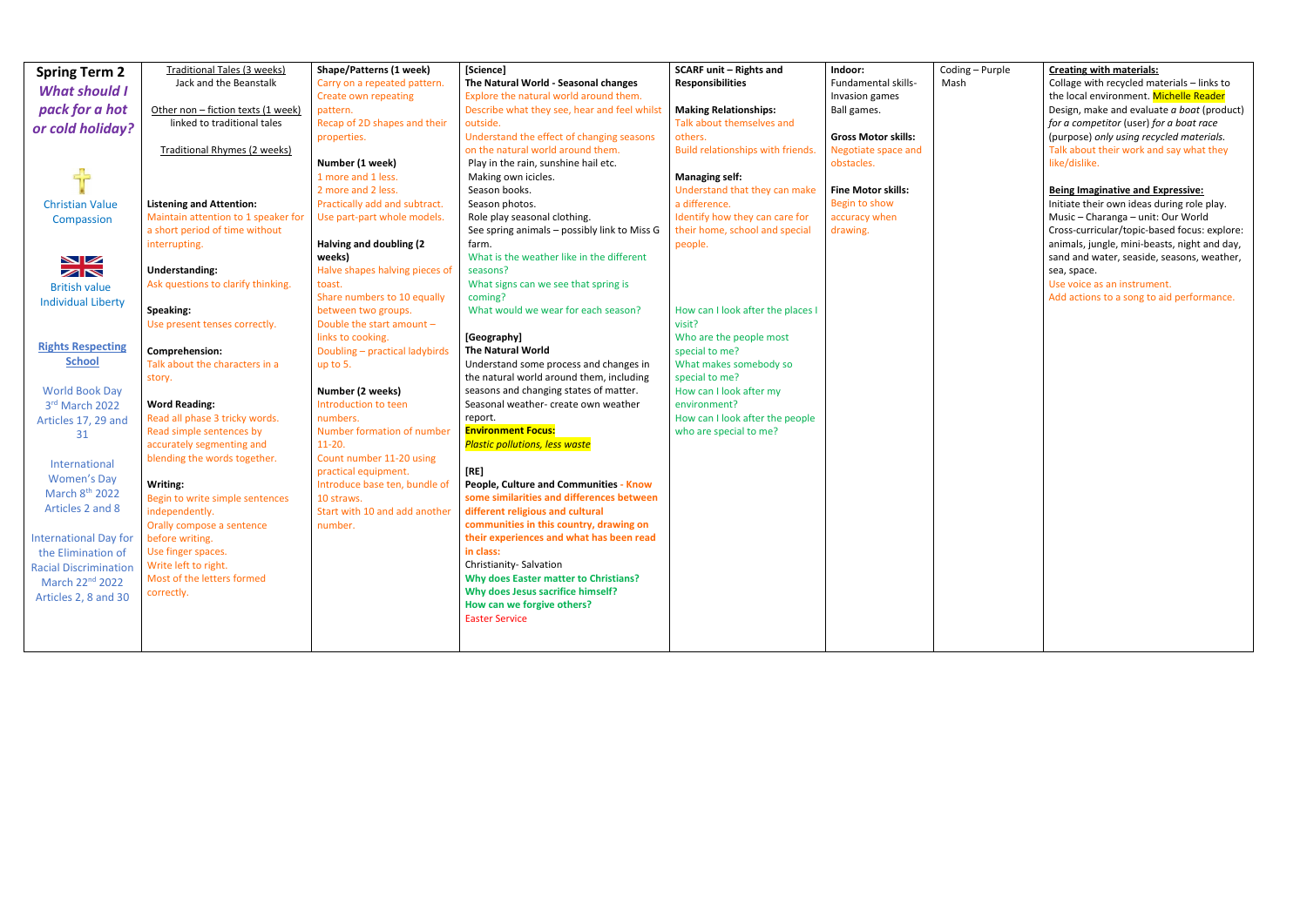| <b>Summer Term 1</b>                              | Novel as a theme-                             | Order/ compare numbers to                                | [Science]                                                                           | <b>SCARF unit - Being my best</b>                               | Outdoor:                                        | Spreadsheets- | <b>Crating with material:</b>                                               |
|---------------------------------------------------|-----------------------------------------------|----------------------------------------------------------|-------------------------------------------------------------------------------------|-----------------------------------------------------------------|-------------------------------------------------|---------------|-----------------------------------------------------------------------------|
| How can we                                        | Toby and the Great Fire of London             | 20 (1 week)                                              | The Natural world - animals                                                         |                                                                 | Fundamental skills-                             | Purple mash   | Collage- Great Fire of London art.                                          |
|                                                   | (4 weeks)                                     | Order numbers to 20.<br>Use number lines and number      | Pioneering scientist - David Attenborough<br>Recognise some environments that are   | <b>Managing self:</b><br>What is resilience?                    | Net and ball skills                             |               | <b>Artist Focus: David Best</b><br>Observe features in real life buildings. |
| prevent the                                       | Recounts-                                     | tracks.                                                  | different to the one in which they live.                                            | How can we be resilient?                                        | <b>Gross motor skills:</b>                      |               | Manipulate and control a range of materials                                 |
| <b>Great Fire of</b>                              | linked to the above book                      | Count amounts and objects                                | Look at pictures/films of different habitats                                        | Build our resilience trying                                     | Interacts with                                  |               | Experiment building with a range of                                         |
| <b>London</b>                                     |                                               | up to 20.                                                | and describe.                                                                       | things we find hard.                                            | different size balls.                           |               | resources and construction materials.                                       |
|                                                   | Poems on a theme-                             | Identify missing numbers.                                | Understand the key features of the life cycle                                       | Identify foods we need to eat to                                |                                                 |               | Handle and use equipment safely.                                            |
| happening                                         | Fire of London (1 a half weeks)               | Number formation.                                        | of an animal.<br>Describe animals they see in books and                             | be healthy.<br>Talk about the importance of a                   | <b>Fine motor skills:</b><br>Letters are formed |               | Being imaginative and expressive                                            |
| again?                                            |                                               | <b>Addition/Subtraction (1</b>                           | films.                                                                              | balanced diet.                                                  | and starting to use                             |               | Experiment with pros and objects.                                           |
|                                                   | <b>Listening and Attention:</b>               | week)                                                    | Animal small worlds.                                                                |                                                                 | leading lines.                                  |               | Represent own ideas.                                                        |
|                                                   | Show an interest in the wider                 | Count amounts up to 20 from                              | Role playing animals.                                                               |                                                                 |                                                 |               | Invent a narrative from a model.                                            |
|                                                   | world - links to picture news.                | a larger group.                                          | Where dolive?                                                                       | NZ                                                              |                                                 |               | Music - Charanga                                                            |
| 45                                                | <b>Understanding:</b>                         | Add 2 single digit numbers<br>bridging 10.               | What doeslook like?                                                                 | ZN                                                              |                                                 |               | <b>Big Bear Funk</b><br>Transition unit:                                    |
|                                                   | Ask who, what, when, where and                |                                                          | [History]                                                                           | <b>British Value</b>                                            |                                                 |               | Listen and appraise                                                         |
| <b>Christian Value</b>                            | how questions.                                | Fractions (1 week)                                       | Past and Present - Understand the past                                              | <b>Tolerance &amp; Rule of Law</b>                              |                                                 |               | Musical activities-learn about music through                                |
| <b>Forgiveness</b>                                |                                               | Find half of amounts and                                 | through settings, characters and events                                             | Understanding that there are<br>different communities that we   |                                                 |               | singing, improvising and playing                                            |
|                                                   | Speaking:                                     | shapes.                                                  | encountered in books read in class and                                              | can belong to. We have a duty                                   |                                                 |               | instruments.                                                                |
| NZ                                                | Begin to use conjunctions to<br>extend ideas. | Links to cooking, shopping<br>experiences, cake sharing. | storytelling.<br>Great fire of London (Lancs planning unit                          | to get a long and keep each                                     |                                                 |               | Perform and share.                                                          |
| ZN                                                |                                               |                                                          | Fire! Fire!)                                                                        | other safe.                                                     |                                                 |               |                                                                             |
| <b>British Value</b><br><b>Tolerance and Rule</b> | Comprehension:                                | Distance/Capacity (1 week)                               | How could they have stopped the Great                                               | How do laws keep us safe? How<br>do they keep animals safe? Why |                                                 |               |                                                                             |
| of Law                                            | Make basic predictions of the                 | Identify when we are                                     | <b>Fire of London?</b>                                                              | are they important?                                             |                                                 |               |                                                                             |
|                                                   | story.                                        | measuring height and length.                             | Why did the houses burn so quickly?                                                 |                                                                 |                                                 |               |                                                                             |
|                                                   | Suggest how a character might be<br>feeling.  | Recap lighter and heavier.<br>Water play with a focus on | Could a disaster like this ever happen<br>again?                                    |                                                                 |                                                 |               |                                                                             |
| <b>Rights Respecting</b>                          |                                               | volume of different                                      | Fire Safety Talk from the Fire Brigade.                                             |                                                                 |                                                 |               |                                                                             |
| <b>School</b>                                     | <b>Word Reading:</b>                          | containers.                                              | Use words and phrases like: before, after,                                          |                                                                 |                                                 |               |                                                                             |
|                                                   | Recognise the difference between              |                                                          | past, present, then and now.                                                        |                                                                 |                                                 |               |                                                                             |
| <b>Mental Health</b>                              | a lowercase and capital letter.               | Money (1 week)                                           | <b>Significant person- Samuel Pepys.</b>                                            |                                                                 |                                                 |               |                                                                             |
| <b>Awareness Month</b>                            | Writing:                                      | Count 1ps up to 20 to match a<br>given number.           | [Geography]                                                                         |                                                                 |                                                 |               |                                                                             |
| May 2022                                          | Write a simple narrative.                     | Identify some money are in                               | The world - Know some similarities and                                              |                                                                 |                                                 |               |                                                                             |
| Article 24                                        | Use writing in their play.                    | coins and that some are                                  | differences between the natural world                                               |                                                                 |                                                 |               |                                                                             |
|                                                   | Use tricky words from phase 2 and             | notes.                                                   | around them and contrasting                                                         |                                                                 |                                                 |               |                                                                             |
|                                                   | 3 in their writing.                           | Role play shop.                                          | environments, drawing on their                                                      |                                                                 |                                                 |               |                                                                             |
|                                                   |                                               |                                                          | experiences and what has been read in<br>class.                                     |                                                                 |                                                 |               |                                                                             |
|                                                   |                                               |                                                          | Talk about places they can see on a map of                                          |                                                                 |                                                 |               |                                                                             |
|                                                   |                                               |                                                          | London.                                                                             |                                                                 |                                                 |               |                                                                             |
|                                                   |                                               |                                                          | Compare London map to a map of the local                                            |                                                                 |                                                 |               |                                                                             |
|                                                   |                                               |                                                          | area.                                                                               |                                                                 |                                                 |               |                                                                             |
|                                                   |                                               |                                                          | Create own map.                                                                     |                                                                 |                                                 |               |                                                                             |
|                                                   |                                               |                                                          | $[RE]$                                                                              |                                                                 |                                                 |               |                                                                             |
|                                                   |                                               |                                                          | Islam                                                                               |                                                                 |                                                 |               |                                                                             |
|                                                   |                                               |                                                          | People, Culture and Communities - Know                                              |                                                                 |                                                 |               |                                                                             |
|                                                   |                                               |                                                          | some similarities and differences between                                           |                                                                 |                                                 |               |                                                                             |
|                                                   |                                               |                                                          | different religious and cultural                                                    |                                                                 |                                                 |               |                                                                             |
|                                                   |                                               |                                                          | communities in this country, drawing on<br>their experiences and what has been read |                                                                 |                                                 |               |                                                                             |
|                                                   |                                               |                                                          | in class:                                                                           |                                                                 |                                                 |               |                                                                             |
|                                                   |                                               |                                                          | How might beliefs about creation affect                                             |                                                                 |                                                 |               |                                                                             |
|                                                   |                                               |                                                          | the way people treat the world?                                                     |                                                                 |                                                 |               |                                                                             |
|                                                   |                                               |                                                          | <b>Where do Muslim's worship?</b>                                                   |                                                                 |                                                 |               |                                                                             |
|                                                   |                                               |                                                          | What similarities do Christianity and Islam                                         |                                                                 |                                                 |               |                                                                             |
|                                                   |                                               |                                                          | have?                                                                               |                                                                 |                                                 |               |                                                                             |
|                                                   |                                               |                                                          |                                                                                     |                                                                 |                                                 |               |                                                                             |